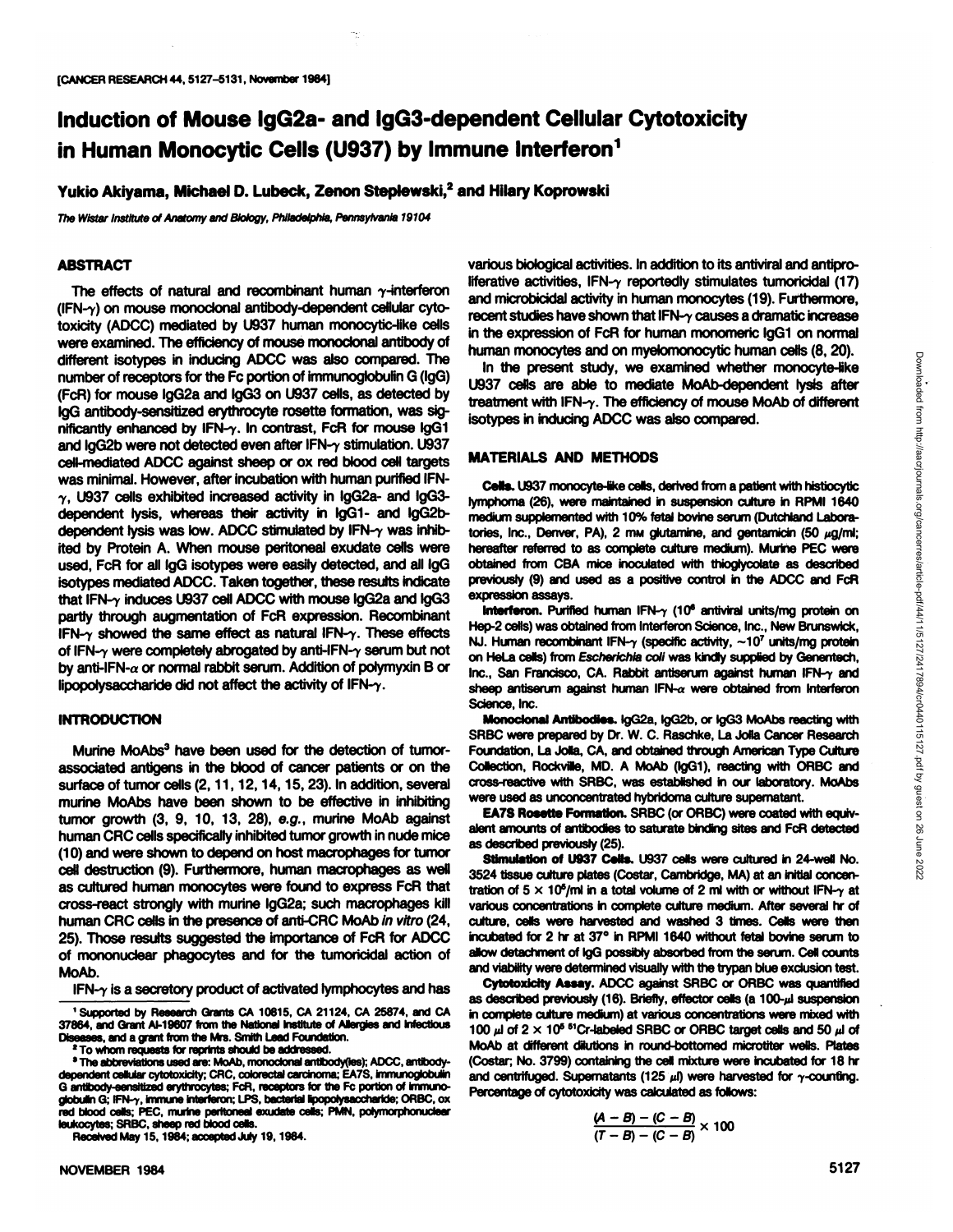## Y. Akiyama et al.

where A is the mean com from cultures of effector cells plus MoAb, B is the mean background cpm, C is the mean cpm from <sup>51</sup>Cr-labeled effector cells incubated alone, and  $T$  is the mean cpm in the supernatants of detergent-lysed target cells. The spontaneous release from RBC targets incubated with medium alone was between 7 and 10% of 7.

To determine the role of FcR of U937 cells in ADCC, Staphylococcus aureus Protein A (Sigma Chemical Co., St. Louis, MO) was used. SRBC  $(2 \times 10^5)$  in 100  $\mu$  were mixed with 50  $\mu$  of MoAb and incubated alone or with various concentrations of Protein A in 50  $\mu$ I for 30 min before addition of 50  $\mu$  of effector cells. Effects of polymyxin B and LPS ( $E.$  coli 0128:B12) on anti-SRBC ADCC or FcR expression were also examined. U937 cells  $(5 \times 10^5/m)$  were incubated for 36 hr in the presence or absence of IFN- $\gamma$  with or without the addition of polymyxin B (25  $\mu$ g/ml) or various concentrations of LPS. Cells were then washed and assayed for ADCC and for FcR expression (24, 25). In ADCC assay, IgG2a was used at a 1:5 dilution. Polymyxin B and LPS were purchased from Burroughs Wellcome Co., Research Triangle Park, NC, and Sigma Chemical Co., respectively.

## **RESULTS**

Effect of IFN- $\gamma$  on Expression of FcR for Mouse IgG on U937 Cells. FcR expression was detected by EA7S rosette formation; 7.2 and 0.5% of the population of unstimulated U937 cells expressed FcR for mouse lgG2a and lgG3, respectively, whereas FcR cross-reactive with mouse lgG1 and lgG2b were not detected (Table 1). After stimulation with IFN- $\gamma$ , there was a steady increase in the number of EA7S rosette-forming cells for mouse IgG2a. IFN- $\gamma$  also induced a significant increase in FcR expression for mouse  $log3$  ( $p < 0.02$  at 100 units per ml of IFN- $\gamma$ ); however, binding of lgG1 and lgG2b to U937 cells was not detected by this assay even after IFN- $\gamma$  stimulation. The apparent increase of IgG2a- and IgG3-specific FcR induced by IFN- $\gamma$  was observed already at an IFN- $\gamma$  concentration of 10 units/ml. Kinetics studies indicated that the percentage of EA7S-rosetteforming cells reached a plateau after 12 hr of incubation. While  $IFN-\gamma$  induced a dramatic increase in FcR expression for mouse IgG2a on U937 cells,  $\alpha$ - and  $\beta$ -interferon had only minor effects (data not shown).

Effects of IFN- $\gamma$  on Mouse MoAb-dependent ADCC Mediated by U937 Cells. The possibility that IFN- $\gamma$  enhances not only FcR expression in U937 cells, but also the activity of these cells in ADCC against RBC targets was tested. The ADCC activity mediated by U937 cells cultured in the absence of IFN- $\gamma$ was usually low or barely detectable (Table 2). IFN- $\gamma$  induced a dose-dependent lgG2a- and lgG3-dependent cytotoxicity in U937 cells reaching a plateau after incubation with IFN- $\gamma$  for 36 hr. In contrast, lgG1- and lgG2b-dependent ADCC were in creased only slightly under these conditions (Table 2). No spon taneous cytotoxicity by untreated or  $IFN-\gamma$ -treated U937 cells was observed against RBC (not shown). Since the lgG1 MoAb against ORBC also reacts with SRBC, IgG1-dependent ADCC to SRBC targets was also determined. Under these conditions,  $IFN-\gamma$ -stimulated U937 cells mediated the same level of ADCC activity against ORBC targets (data not shown). Treatment with IFN- $\gamma$  resulted in slower growth in U937 cells; after 48 hr of culture, cell proliferation was inhibited 10,17, and 22% by 100, 500, and 1000 units per ml of IFN- $\gamma$ , respectively.

Table 3 shows a titration of the hybridoma supernatants in the  $\frac{2}{5}$  totoxicity assays mediated by U937 cells and murine PEC. cytotoxicity assays mediated by U937 cells and murine PEC. When U937 cells were used, IgG2a- and IgG3-dependent lysis  $\frac{3}{3}$ <br>wes movimal conorally at a 1:10 dilution of MoAb, ADCC setting was maximal generally at a 1:10 dilution of MoAb. ADCC activi-<br>ties were lower at higher effector target cell ratios (2:1). Only low ties were lower at higher effector:target cell ratios (2:1). Only low levels of target cell lysis mediated by U937 cells were observed in the presence of lgG1 and lgG2b at all MoAb dilutions used. However, when murine PEC were tested for ADCC to RBC targets under the same conditions as used for U937 effector and cells, IgG2a, IgG1, and IgG2b MoAbs exhibited similarly efficient cells, lgG2a, lgG1, and lgG2b MoAbs exhibited similarly efficient RBC lysis by PEC. IgG3-dependent ADCC levels using PEC  $\frac{62}{3}$  were undetectable at a MoAb dilution of 1:20, and at a 1:40 dilution, all MoAb-mediated cytolysis decreased (data not  $\frac{5}{9}$ were undetectable at a MoAb dilution of 1:20, and at a 1:40 dilution, all MoAb-mediated cytolysis decreased (data not shown).

Using.<br>To determine the role of FcR on U937 cells in ADCC, the effect<br>Protein A on mouse IgG2a- and IgG3-dependent ADCC was of Protein A on mouse lgG2a- and lgG3-dependent ADCC was examined. As shown in Table 4, IFN- $\gamma$ -induced ADCC was inhibited by Protein A in a dose-dependent manner. Protein A at a final concentration of 20  $\mu$ g/ml caused a 68 and 82% inhibition inhibited by Protein A in a dose-dependent manner. Protein A at a final concentration of 20  $\mu$ g/ml caused a 68 and 82% inhibition of lgG2a- and IgGS-dependent ADCC, respectively.

IgG2a- and IgG3-dependent ADCC, respectively.<br>To evaluate the possibility that contaminating endotoxin accounted for the stimulation of U937 cells by IFN- $\gamma$ , U937 cells<br>were incubated with IFN- $\gamma$  in the presence or absence of poly-<br>myxin B, an agent that blocks LPS activity (18). After 36 hr of<br> $\frac{1}{2}$ <br> $\frac{1}{2}$ <br>incuse were incubated with IFN- $\gamma$  in the presence or absence of polymyxin B, an agent that blocks LPS activity (18). After 36 hr of

| Table 1                                                                                                                                    |
|--------------------------------------------------------------------------------------------------------------------------------------------|
| Differential enhancement of FcR expression for mouse IgG on U937 cells treated with IFN- $\gamma$                                          |
| $1027$ calle (5 $\times$ 10 <sup>6</sup> /mh wars cultured in the presence of different concentrations of IFN An aligural of the cells was |

taken at the time points indicated, washed, and tested for FcR expression by rosette formation. Thioglycolate-induced murine PEC were used as controls.

% of EA7S rosette-forming cells of Period of stimulation (hr) lgG1 lgG<sub>2a</sub> IgG2b IgG3 Cells IFN- $\gamma$  (units/ml) tion (hr) l **U937**  $\mathbf 0$ - 8  $7.2 \pm 2.0^b$  $0.5 \pm 0.2$ None 10  $12$ —  $18.7 \pm 4.8$  $1.3 \pm 0.3$ 24 —  $1.8 \pm 0.4$  $23.4 \pm 7.2$ 36  $20.7 \pm 1.7$  $1.6 \pm 0.4$ 100  $12$ —  $21.6 \pm 4.5$  $4.5 \pm 0.2$  $22.2 \pm 5.3$ 24 —  $4.6 \pm 1.1$ 36  $21.9 \pm 2.9$  $4.2 \pm 0.9$  $1000$  $12$ —  $24.6 \pm 6.2$  $4.1 \pm 0.3$ 24 —  $25.1 \pm 6.8$  $3.8 \pm 0.7$  $36 -25.6 \pm 5.8$  $25.6 \pm 5.8$   $3.9 \pm 0.7$ Murine PEC None None 52.5 42.8 **63.0** 54.3

-, not detectable.

Mean  $\pm$  S.D. of 3 separate experiments. Data for murine PEC are means of 2 separate experiments.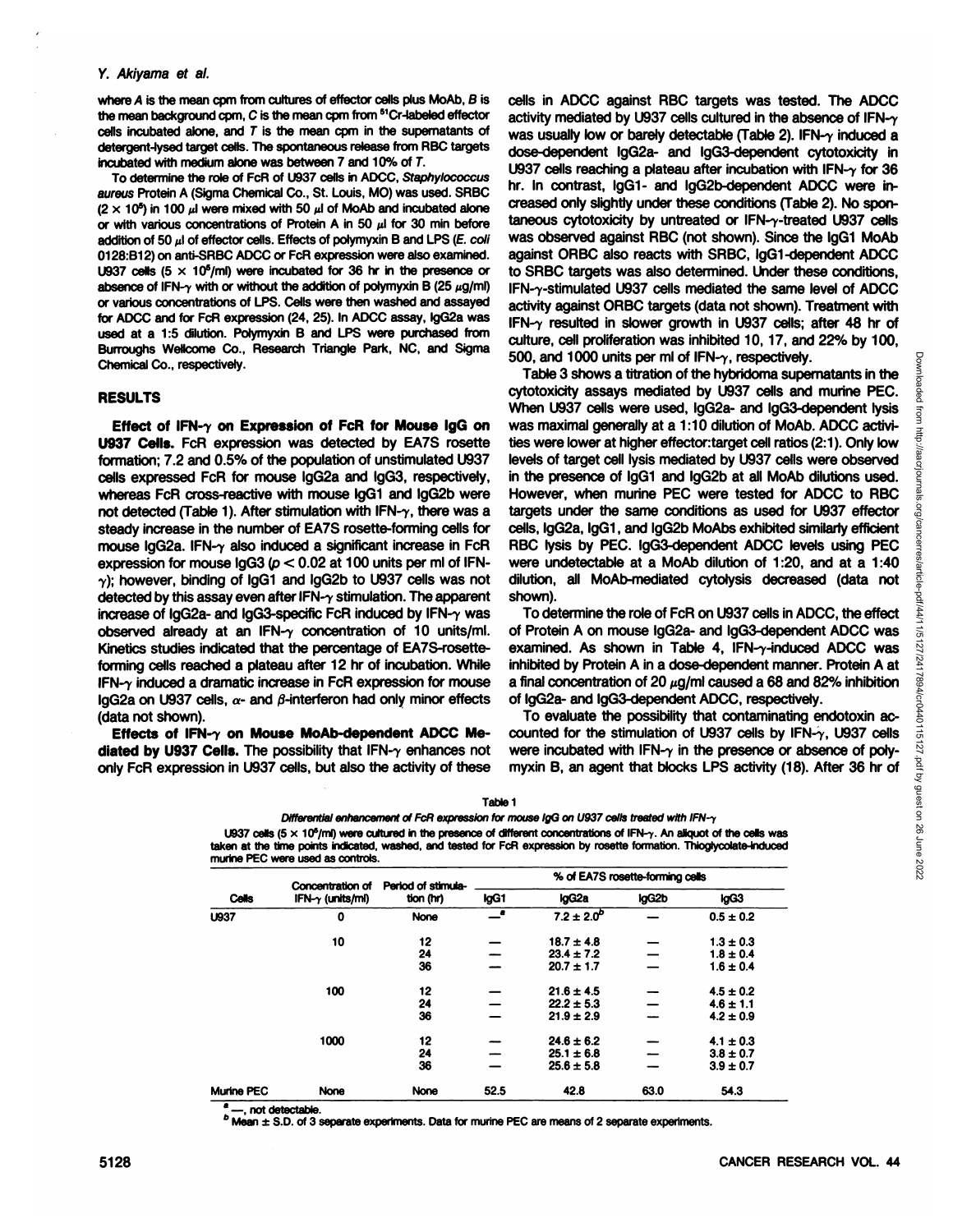#### Table 2

# Differential stimulation of mouse IgG-dependent lysis by IFN-y-treated U937 cells

U937 cells were incubated at  $5 \times 10^6$ /ml for various periods of time with IFN- $\gamma$  at 0, 10, 100, 500, or 1000 units/ml. Cells were then washed and assayed for ADCC against <sup>61</sup>Cr-labeled SRBC or ORBC targets at an effector:target cell ratio of 0.5:1. MoAb was used as hybridoma culture supernatant at a 1:5 dilution. Spontaneous cytotoxicity by untreated or IFN-y-treated U937 cells in the absence of MoAb was not detected.

| Concentration                   |                                 | % of ADCC with MoAb   |                |                |                |  |  |  |
|---------------------------------|---------------------------------|-----------------------|----------------|----------------|----------------|--|--|--|
| of IFN- $\gamma$ (units/<br>mI) | Period of stimu-<br>lation (hr) | IgG1                  | IgG2a          | IgG2b          | lgG3           |  |  |  |
| 0                               | 0                               | $0.6 \pm 0.2^{\circ}$ | $0.7 \pm 0.5$  | $-0.4 \pm 0.5$ | $0.8 \pm 0.5$  |  |  |  |
| 10                              | 18                              | $0.6 \pm 0.2$         | $2.9 \pm 0.7$  | $0.9 \pm 0.2$  | $2.2 \pm 0.7$  |  |  |  |
|                                 | 36                              | $1.1 \pm 0.4$         | $4.1 \pm 1.3$  | $0.9 \pm 0.4$  | $3.2 \pm 1.1$  |  |  |  |
|                                 | 54                              | $1.2 \pm 0.5$         | $4.7 \pm 1.1$  | $0.8 \pm 0.3$  | $3.5 \pm 1.0$  |  |  |  |
| 100                             | 18                              | $1.1 \pm 0.5$         | $11.1 \pm 2.5$ | $1.3 \pm 0.3$  | $12.9 \pm 4.5$ |  |  |  |
|                                 | 36                              | $3.3 \pm 0.7$         | $16.7 \pm 5.5$ | $1.6 \pm 0.5$  | $17.8 \pm 4.8$ |  |  |  |
|                                 | 54                              | $2.5 \pm 1.3$         | $15.8 \pm 3.5$ | $3.2 \pm 0.4$  | $18.4 \pm 5.4$ |  |  |  |
| 500                             | 18                              | $3.1 \pm 0.9$         | $15.7 \pm 3.5$ | $1.2 \pm 0.4$  | $14.7 \pm 5.1$ |  |  |  |
|                                 | 36                              | $4.2 \pm 0.9$         | $22.0 \pm 5.3$ | $2.1 \pm 1.3$  | $21.8 \pm 4.4$ |  |  |  |
|                                 | 54                              | $2.9 \pm 1.0$         | $22.5 \pm 5.1$ | $2.6 \pm 0.5$  | $19.2 \pm 4.2$ |  |  |  |
| 1000                            | 18                              | $1.6 \pm 0.7$         | $17.4 \pm 3.4$ | $2.0 \pm 0.6$  | $16.5 \pm 2.6$ |  |  |  |
|                                 | 36                              | $3.3 \pm 0.6$         | $23.8 \pm 4.2$ | $3.4 \pm 1.3$  | $23.7 \pm 5.0$ |  |  |  |
|                                 | 54                              | $4.1 \pm 1.0$         | $25.0 \pm 4.8$ | $3.8 \pm 1.2$  | $22.4 \pm 3.1$ |  |  |  |

Mean ± S.D. of 3 separate experiments. Values represent percentage of specific lysis at the effector: target ratio of  $0.5:1.$ 

#### Table 3

Titration of mouse IgG in ADCC mediated by IFN-y-treated U937 cells

U937 cells were incubated at 5 x 10<sup>5</sup>/ml for 40 hr with IFN- $\gamma$  (0 or 500 units/ml). Cells were then washed and assayed for ADCC against <sup>51</sup>Cr-labeled SRBC or ORBC targets in the presence of MoAb as hybridoma culture supernatant at the MoAb dilutions shown. Thioglycolate-induced murine PEC were also used as effector cells.

|                       |                        |               |      |        |      |       | % of ADCC at antibody dilution |        |        |        |      |        |        |  |  |  |
|-----------------------|------------------------|---------------|------|--------|------|-------|--------------------------------|--------|--------|--------|------|--------|--------|--|--|--|
|                       | <b>Effector:target</b> |               | IgG1 |        |      | IgG2a |                                |        | lgG2b  |        |      | IgG3   |        |  |  |  |
| <b>Effector cells</b> | cell ratio             | 1:5           | 1:10 | 1:20   | 1:5  | 1:10  | 1:20                           | 1:5    | 1:10   | 1:20   | 1:5  | 1:10   | 1:20   |  |  |  |
| <b>Untreated U937</b> | 0.5:1                  | $0.6^{\circ}$ | 0.1  | $-0.4$ | 0.9  | 0.9   | 0.4                            | 0.2    | $-0.3$ | $-0.5$ | 0.3  | $-0.2$ | $-0.2$ |  |  |  |
|                       | 1:1                    | 0.8           | 0.4  | $-0.1$ | 0.4  | 0.4   | 0.2                            | $-0.2$ | 0.1    | $-0.4$ | 0.5  | 0.1    | $-0.2$ |  |  |  |
| IFN-y-treated U937    | 0.5:1                  | 3.2           | 2.8  | 1.8    | 21.8 | 20.7  | 13.6                           | 2.4    | 1.9    | 1.1    | 23.2 | 23.2   | 14.7   |  |  |  |
|                       | 1:1                    | 2.9           | 3.1  | 1.7    | 22.1 | 22.4  | 12.9                           | 2.3    | 2.2    | 1.2    | 23.8 | 25.3   | 12.8   |  |  |  |
|                       | 2:1                    | 2.5           | 2.2  | 1.3    | 15.2 | 14.8  | 10.2                           | 1.8    | 1.7    | 0.9    | 18.3 | 18.6   | 11.5   |  |  |  |
| <b>Murine PEC</b>     | 0.5:1                  | 35.7          | 36.4 | 28.4   | 44.4 | 41.7  | 37.1                           | 48.7   | 51.4   | 49.3   | 18.9 | 12.3   | 1.0    |  |  |  |
|                       | 1:1                    | 37.0          | 36.1 | 35.4   | 41.6 | 38.7  | 34.5                           | 47.6   | 44.6   | 48.0   | 17.3 | 7.4    | 1.0    |  |  |  |

a Representative results (means) of 3 separate experiments. Values represent percentage of specific lysis.

## Table 4

Blocking by Protein A of ADCC induced by IFN- $\gamma$ U937 cells were incubated at  $5 \times 10^6$ /ml for 36 hr with or without IFN- $\gamma$ . Cells

| was used was foul and assayou for ADOO against. Or adopted only targets.<br>Targets were mixed with MoAb and incubated alone or with Protein A for 30 min<br>before addition of effector cells. The dilution of MoAb was 1:5. |                     |
|-------------------------------------------------------------------------------------------------------------------------------------------------------------------------------------------------------------------------------|---------------------|
|                                                                                                                                                                                                                               | % of ADCC with MoAb |

| Pretreatment                 | Protein A<br>concentration | IgG <sub>2a</sub> |       | lgG3   |       |  |
|------------------------------|----------------------------|-------------------|-------|--------|-------|--|
|                              | $(\mu$ g/ml)               | $0.25:1^a$        | 0.5:1 | 0.25:1 | 0.5:1 |  |
| Medium                       | 0                          | 0.6 <sup>b</sup>  | 1.2   | 0.8    | 0.7   |  |
| IFN- $\gamma$ (500 units/ml) | 0                          | 15.2              | 20.6  | 18.2   | 21.2  |  |
|                              |                            | 7.6               | 10.4  | 14.0   | 21.6  |  |
|                              | 5                          | 7.2               | 9.4   | 5.2    | 5.2   |  |
|                              | 20                         | 4.1               | 6.6   | 3.3    | 3.6   |  |
|                              | 80                         | 2.7               | 4.1   | 2.5    | 2.7   |  |

<sup>a</sup> Effector:target cell ratio.

b Means of triplicate cultures.

incubation, IgG2a-dependent ADCC and FcR expression of IgG2a was determined. As shown in Table 5, polymyxin B at a concentration of 25  $\mu$ g/ml did not alter the stimulation of U937 cells by IFN- $\gamma$ . The possibility of a synergistic effect of LPS and IFN-y was also analyzed, since LPS is known to be an activator and costimulator of macrophage-mediated cytotoxicity. LPS did not augment the effect of a suboptimal dose of  $IFN-\gamma$ . In addition, LPS alone had no effect on U937 cell ADCC or on FcR expression.

Table 5 Effect of polymyxin B and LPS on the activation of ADCC by IFN- $\gamma$ 

|                              |               | % of ADCC with IgG2a MoAb<br>% of IgG2a EA7S<br>at effector: target ratios |                          |
|------------------------------|---------------|----------------------------------------------------------------------------|--------------------------|
|                              | 0.5:1         | 1:1                                                                        | rosette-formina<br>cells |
| None                         | $0.4^{\circ}$ | 0.6                                                                        | 8.3                      |
| IFN- $\gamma$ (500 units/ml) | 21.1          | 18.6                                                                       | 29.3                     |
| IFN- $\gamma$ + polymyxin B  | 22.6          | 19.2                                                                       | 28.6                     |
| Polymyxin B                  | 0.8           | 0.8                                                                        | 10.1                     |
| IFN- $\gamma$ (50 units/ml)  | 8.8           | 11.0                                                                       | 25.3                     |
| $IFN-\gamma + LPS$           |               |                                                                            |                          |
| $0.1 \mu g/ml$               | 10.1          | 9.8                                                                        | 23.5                     |
| $1 \mu g/m$                  | 8.3           | 10.3                                                                       | 24.4                     |
| 10 $\mu$ g/mi                | 7.8           | 12.5                                                                       | 27.1                     |
| LPS                          |               |                                                                            |                          |
| 0.1 $\mu$ g/mi               | 0.4           | 0.5                                                                        | 11.4                     |
| 1 $\mu$ g/mi                 | 0.4           | 0.5                                                                        | 8.7                      |
| 10 µg/ml                     | 0.6           | 0.7                                                                        | 9.3                      |

<sup>a</sup> Means of duplicate cultures and representative results of 3 separate experiments.

Inhibition of Interferon-induced ADCC and FcR Expression by Anti-IFN Serum. To conclusively identify IFN- $\gamma$  as an enhancer of mouse MoAb-dependent lysis and FcR expression for mouse MoAb, the effect of anti-IFN- $\gamma$  serum on IFN- $\gamma$ -induced enhancement of ADCC and FcR expression was tested. As shown in Table 6, anti-IFN- $\gamma$  serum treatment abolished the capacity of IFN- $\gamma$  to induce IgG2a- and IgG3-dependent ADCC.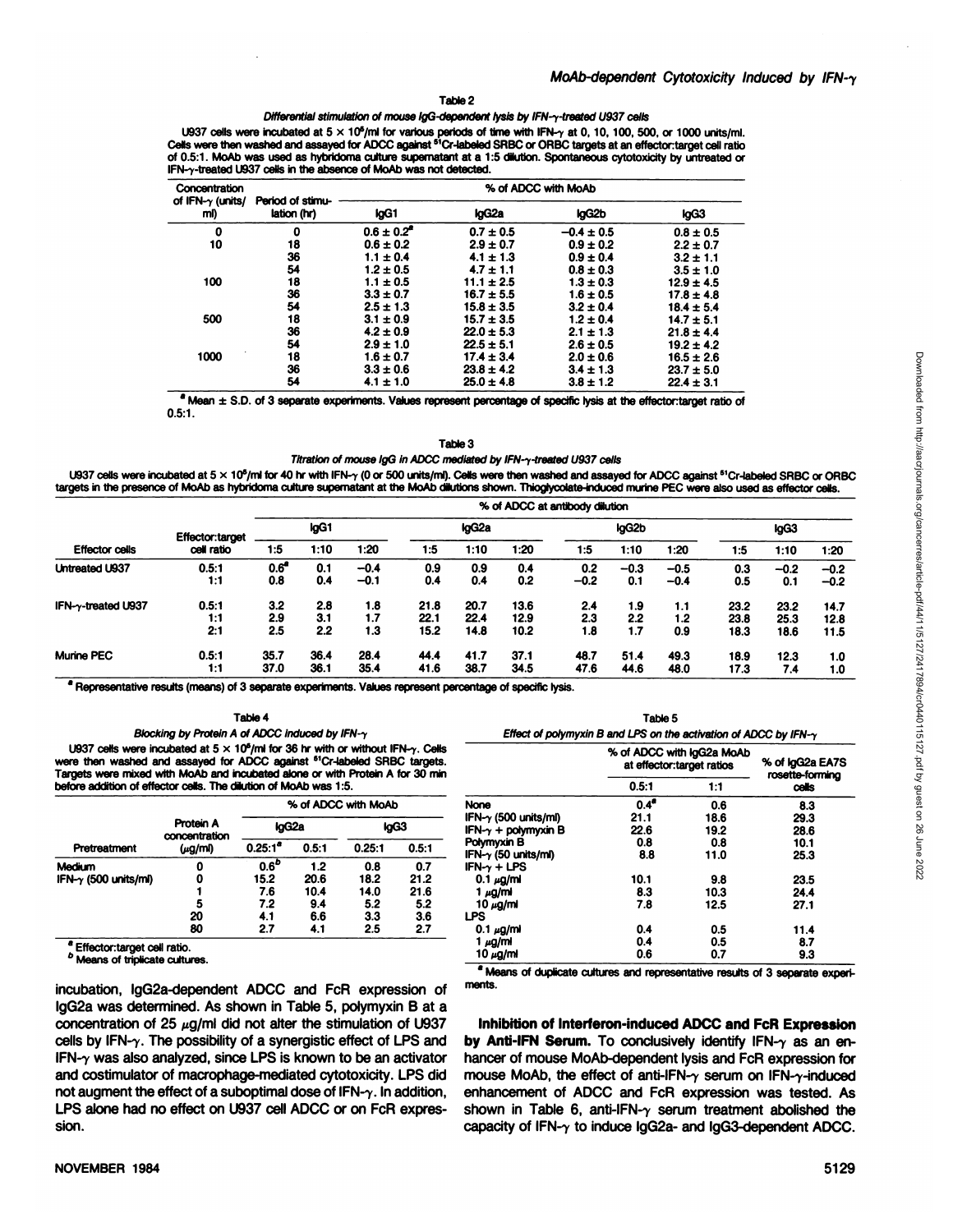# Y. Akiyama et al.

Furthermore, no rosette formation for lgG2a and IgGS FcR was observed at the inducing concentration of  $IFN-\gamma$  used. Neither sheep anti-IFN- $\alpha$  serum nor normal rabbit serum at the same concentrations inhibited the induction of ADCC and FcR expres sion by IFN- $\gamma$ .

We also examined the effect of recombinant  $IFN-\gamma$ , which is dearly not contaminated with other human lymphokines, on mouse MoAb-dependent lysis and FcR expression for mouse MoAb. The effects of recombinant  $IFN-\gamma$  were similar to those of natural IFN- $\gamma$ ; recombinant IFN- $\gamma$  induced a preferential enhancement of lgG2a- and IgGS-dependent U937 cell ADCC (Table 7); the dose-response curve in ADCC was the same as for natural IFN- $\gamma$  on the basis of antiviral activity (data not shown); FcR expression for !gG2a and IgGS but not for lgG1 and lgG2b on U937 cells was increased; and treatment of recombinant IFN- $\gamma$  with anti-IFN- $\gamma$  serum before addition to the cultures blocked any augmentation of ADCC and FcR expression by recombinant IFN- $\gamma$ . Pretreatment with antiserum to human IFN- $\alpha$  or normal rabbit serum and the addition of polymyxin B did not alter the activity of recombinant  $IFN-\gamma$  (data not shown).

# **DISCUSSION**

We have demonstrated here that natural and recombinant IFN- $\gamma$  stimulates human monocytic cell line U937 to lyse SRBC or

## Table 6

**Neutralization of the IFN-y-induced stimulation of ADCC and FcR expression by antiserum to IFN-y**

IFN- $\gamma$  was neutralized with different dilutions of anti-IFN- $\gamma$  antiserum for 45 min at 37°and added to the cultures based on the initial concentration of 500 units/ ml. Anti-IFN- $\alpha$  serum and normal rabbit serum were used as control. U937 cells (5  $\times$  10<sup>6</sup>/ml) were stimulated for 36 hr before assays. In ADCC assay, effector:target cell ratio was 0.5:1 and MoAb were used at a 1:5 dilution.

|                                          | % of ADCC         |      | % of EA7S rosette-<br>forming cells |      |  |
|------------------------------------------|-------------------|------|-------------------------------------|------|--|
| Pretreatment                             | kgG <sub>2a</sub> | IgG3 | lgG2a                               | kgG3 |  |
| <b>Medium</b>                            | $1.1^{\circ}$     | 0.6  | 5.1                                 | 0.4  |  |
| IFN- $\gamma$ (500 units/ml)             | 20.5              | 19.6 | 25.0                                | 4.3  |  |
| IFN- $\gamma$ + anti-IFN- $\gamma$ serum |                   |      |                                     |      |  |
| 250 units/ml <sup>p</sup>                | 4.8               | 5.0  | _°                                  |      |  |
| 500 units/ml                             | 2.0               | 0.4  |                                     |      |  |
| 1000 units/ml                            | 0.5               | 0.3  |                                     |      |  |
| IFN- $\gamma$ + anti-IFN- $\alpha$ serum |                   |      |                                     |      |  |
| 250 units/ml                             | 24.0              | 18.8 | 20.6                                | 3.6  |  |
| 500 units/ml                             | 23.8              | 23.0 | 21.6                                | 3.9  |  |
| 1000 units/ml                            | 23.5              | 17.9 | 22.7                                | 3.8  |  |
| $IFN-\gamma + normal$ rabbit serum       |                   |      |                                     |      |  |
| Final dilution, 1:40                     | 19.8              | 19.2 | 25.0                                | 4.2  |  |
| Final dilution, 1:20                     | 24.2              | 19.0 | 29.0                                | 4.4  |  |
| Final dilution, 1:10                     | 18.7              | 18.8 | 27.7                                | 4.1  |  |

\* Means of duplicate cultures from 3 separate experiments.

**b** Neutralization units.

-, not detectable.

ORBC in vitro in the presence of mouse MoAb. IFN- $\gamma$ -stimulated U937 cells armed with lgG2a or IgGS MoAb efficiently lysed target cells. The IFN- $\gamma$ -induced enhancement of ADCC activity was accompanied by increased expression of FcR for mouse lgG2a and IgGS. FcR for mouse lgG1 and lgG2b on U937 cells were not detected after  $IFN-\gamma$  stimulation. The complete abrogation of natural and recombinant IFN- $\gamma$  activity by anti-IFN- $\gamma$ serum and the lack of effects of polymyxin B and LPS on IFN- $\gamma$ activity confirmed IFN- $\gamma$  as the agent which stimulates FcR expression and murine MoAb-dependent ADCC.

 $\frac{1}{2}$  forming cells  $\frac{1}{2}$  FcR is analogous to the mouse FcR1. In addition, IFN- $\gamma$ -stimu-Murine macrophages have at least 3 different FcR for mouse IgG of different isotypes (4, 27). FcR1 is trypsin sensitive and specifically binds to monomeric lgG2a; FcR2 is trypsin resistant and preferentially binds complexed IgG1 and IgG2b; and FcR3 is trypsin sensitive and specifically binds aggregated IgGS. The independent regulation of mouse FcR specific for IgG1 and IgG2b immune complexes and for IgG2a has been reported (5). In the human system, 2 different FcR for human IgG have been identiimmune complexes and for lgG2a has been reported (5). In the human system, 2 different FcR for human IgG have been identi fied on human leukocytes (6). A high-affinity FcR for human  $\log 1$ is present on human monocytes but not on PMN, and a low-<br>affinity FcR is present on PMN and NK/K cells but not on<br>monocytes. It has recently been suggested that human mono-<br>cytes cultured in vitro might bear both types of affinity FcR is present on PMN and NK/K cells but not on monocytes. It has recently been suggested that human mono cytes cultured in vitro might bear both types of receptors (7). An FcR that binds human monomeric lgG1 has been purified by immunoabsorption to human lgG1 from both freshly isolated human monocytes and from U937 cells (1). This M, 73,000 molecule is not detectable on normal peripheral blood PMN using the same technique. Recent studies have shown that the binding of lgG1 monomers to U937 cells is detected following activation by lymphokines; enhanced expression of the tow-affinity FcR was not concomitantly observed (7), demonstrating the independent regulation of human leukocyte FcRs. Taken together, these results suggest that the human U937 cell and monocyte lated U937 cells exhibited significant FcR expression for IgGS. This finding is consistent with previous results (20) which dem onstrate that lgG2a and IgGS, but not lgG1 or lgG2b, effectively compete with human lgG1 for binding to untreated and IFN- $\gamma$ -<br>treated human monocyte and promyelocytic cell lines. In the<br>mouse, binding of IgG3 to FcR2 has not been observed, and the<br>receptor for IgG3 has been described treated human monocyte and promyelocytic cell lines. In the mouse, binding of igGS to FcR2 has not been observed, and the receptor for IgG3 has been described as a separate, low-affinity receptor (4). Although a corresponding FcRS on human cells has not yet been demonstrated, it will be interesting to ascertain whether mouse lgG3 binds to a previously undescribed FcR or to the FcR reactive with lgG2a.

dilution, 1:10 18.7 18.8 27.7 4.1 All mouse IgG classes mediated ADCC against SRBC or  $\frac{8}{10}$ ORBC when mouse PEC were used as effector cells, consistent with a previous report (22). Ralph and Nakoinz (21) also report

|     |   |          | Table 7 |   |  |  |  |
|-----|---|----------|---------|---|--|--|--|
| . . | . | $\cdots$ |         | . |  |  |  |

Effect of recombinant IFN- $\gamma$  on ADCC and FcR expression by U937 cells

U937 cells (5 x 10<sup>6</sup>/ml) were stimulated with IFN- $\gamma$  for 36 hr. Cells were then washed and assayed for ADCC and for FcR expression (rosette formation). Recombinant IFN- $\gamma$  was neutralized with anti-IFN- $\gamma$  antiserum for 45 min at 37° and added to the cultures. In the ADCC assay, effector:target cell ratio was 0.5:1, and MoAb were used at a 1:5 dilution.

|                                                                                      |               |       | % of ADCC |      | % of EA7S rosette-forming cells |                   |                          |      |
|--------------------------------------------------------------------------------------|---------------|-------|-----------|------|---------------------------------|-------------------|--------------------------|------|
| <b>Pretreatment</b>                                                                  | IgG1          | kxG2a | IgG2b     | IgG3 | lgG1                            | loG <sub>28</sub> | loG2b                    | IgG3 |
| Medium                                                                               | $0.8^{\circ}$ | 1.0   | $-1.0$    | 1.0  |                                 | 7.5               |                          | 1.0  |
| Recombinant IFN $\gamma$ (500 units/ml)                                              | 2.6           | 22.5  | 1.2       | 22.1 | $\overline{\phantom{0}}$        | 22.5              | $\overline{\phantom{0}}$ | 5.6  |
| Recombinant $\gamma$ IFN + anti-IFN- $\gamma$ serum (500<br>neutralization units/ml) | 0.3           | 0.8   | $-0.2$    | 0.9  | $\overline{\phantom{0}}$        | ND                | $\overline{\phantom{0}}$ | ND   |

Means of triplicate cultures.

—,not detectable; ND, not determined.